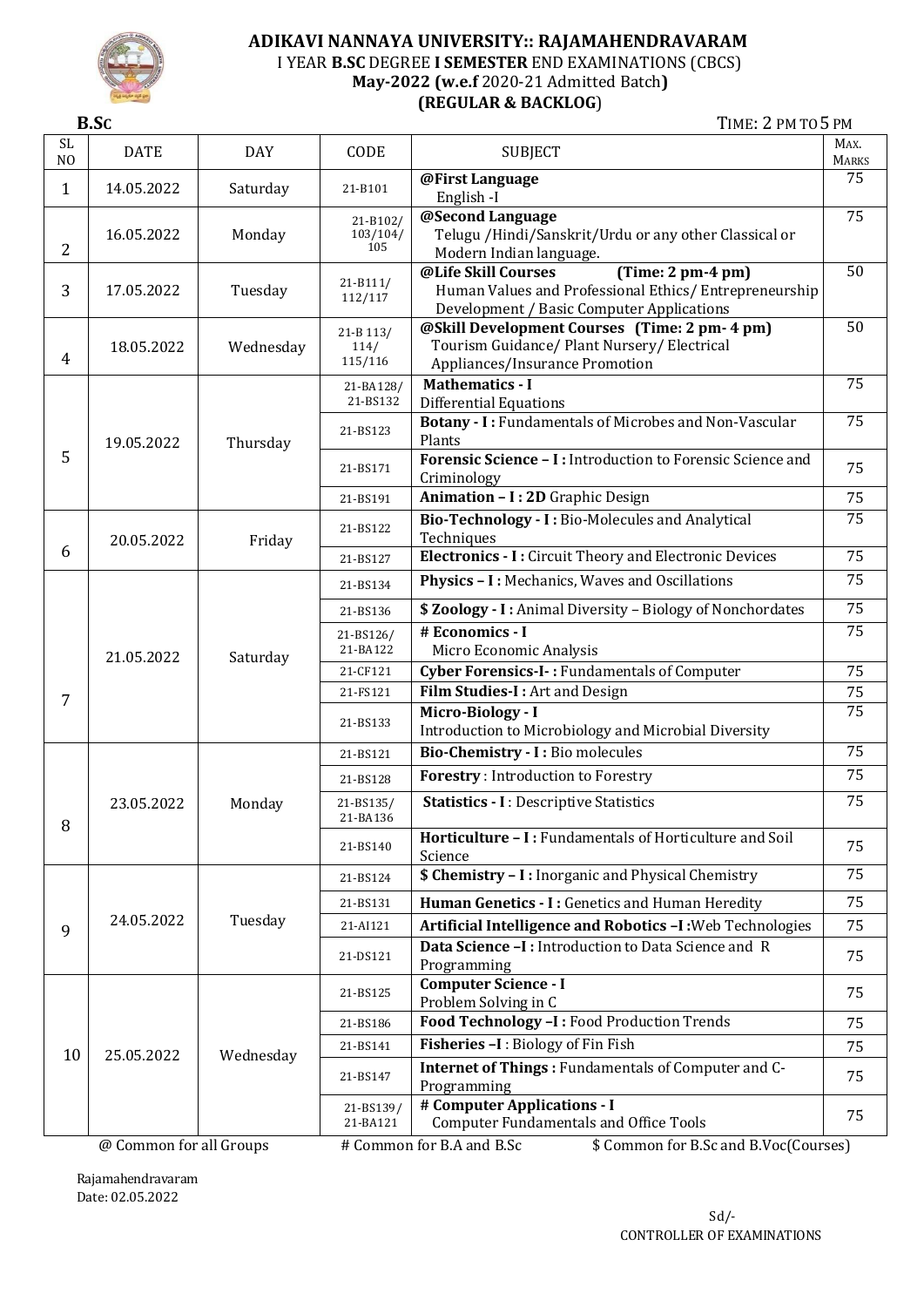

### **ADIKAVI NANNAYA UNIVERSITY :: RAJAMAHENDRAVARAM B.Voc (Bachelor of Vocation) Course** DEGREE **I SEMESTER** END EXAMINATIONS (CBCS)  **May-2022 (w.e.f** 2020-21 Admitted Batch**) (REGULAR & BACKLOG**)

**B.Voc** Time: 02.00PM to 05.00PM

| <b>SL</b><br>N <sub>O</sub> | <b>DATE</b> | <b>DAY</b> | CODE                         | <b>SUBJECT</b>                                                                                                                                                                                                    | MAX.<br><b>MARKS</b>                                                                                                   |
|-----------------------------|-------------|------------|------------------------------|-------------------------------------------------------------------------------------------------------------------------------------------------------------------------------------------------------------------|------------------------------------------------------------------------------------------------------------------------|
| $\mathbf{1}$                | 14.05.2022  | Saturday   | 21-B101                      | @First Language<br>English-I                                                                                                                                                                                      | 75                                                                                                                     |
| $\overline{2}$              | 16.05.2022  | Monday     | 21-B102/<br>103/104/<br>105  | @Second Language<br>Telugu / Hindi/Sanskrit/Urdu or any other<br>Classical or Modern Indian language                                                                                                              | 75                                                                                                                     |
| 3                           | 17.05.2022  | Tuesday    | $21 - B111/$<br>112/117      | @Life Skill Courses<br>$(Time: 2 pm-4 pm)$<br>Human Values and Professional Ethics/<br>Entrepreneurship Development / Basic Computer<br>Applications                                                              | 50                                                                                                                     |
| 4                           | 18.05.2022  | Wednesday  | 21-B 113/<br>114/<br>115/116 | @Skill Development Courses (Time: 2 pm- 4 pm)<br>Tourism Guidance / Plant Nursery/<br>Electrical Appliances/Insurance Promotion                                                                                   | 50                                                                                                                     |
|                             |             |            | 21-BV161                     | for (Critical Care Management &<br>Anatomy<br><b>Medical Image Technology)</b>                                                                                                                                    | 75                                                                                                                     |
|                             |             |            | 21-BV181                     | <b>Fundamentals of Food Microbiology</b><br>for (Food Technology)                                                                                                                                                 | 75                                                                                                                     |
| 5                           | 19.05.2022  | Thursday   | 21-BV145                     | Introduction to Agronomy<br>for(Agriculture<br>and Agriculture & Entrepreneurship)                                                                                                                                | 75                                                                                                                     |
|                             |             |            | 21-BV123                     | Principles of Horticulture<br>for(Horticulture)                                                                                                                                                                   | 75                                                                                                                     |
|                             |             |            | 21-BV151                     | <b>Biology of Fishes</b><br>for(Industrial Aquaculture<br>and Fisheries & Fisheries)                                                                                                                              | 75                                                                                                                     |
| 6                           | 21.05.2022  | Saturday   | 21-BS136                     | \$ Zoology - I: Animal Diversity - Biology of<br>Nonchordates<br>for (Industrial Aquaculture and Fisheries & Fisheries)                                                                                           | 75                                                                                                                     |
|                             | 23.05.2022  |            | 21-BV162                     | Physiology<br>for (Critical Care Management & Medical<br><b>Image Technology</b> )                                                                                                                                | 75                                                                                                                     |
|                             |             |            | 21-BV182                     | <b>Fundamentals of Food Chemistry</b><br>for (Food Technology)                                                                                                                                                    | 75                                                                                                                     |
| 7                           |             |            | Monday                       | 21-BV124                                                                                                                                                                                                          | <b>Introduction to Soil Science</b><br>for(Horticulture,<br><b>Agriculture and Agriculture &amp; Entrepreneurship)</b> |
|                             |             |            | 21-BV152                     | Principles of Aquaculture for (Industrial Aquaculture<br>and Fisheries & Fisheries)                                                                                                                               | 75                                                                                                                     |
| 8                           | 24.05.2022  | Tuesday    | 21-BS124                     | <b>\$ Chemistry - I:</b> Inorganic and Physical Chemistry<br>For (Horticulture, Agriculture, Agriculture &<br>Entrepreneurship, Food Technology, Critical Care<br><b>Management and Medical Image Technology)</b> | 75                                                                                                                     |
|                             |             |            | 21-BV163                     | <b>Fundamentals of Biomedical Instruments</b><br>for (Critical Care Management & Medical Image<br><b>Technology</b> )                                                                                             | 50                                                                                                                     |
| 9                           | 25.05.2022  |            | 21-BV183                     | Food Production Trends and Human Nutrition<br>for (Food Technology)                                                                                                                                               | 75                                                                                                                     |
|                             |             | Wednesday  | 21-BV147                     | Principles of Plant Breeding<br>for(Agriculture<br>and Agriculture & Entrepreneurship)                                                                                                                            | 75                                                                                                                     |
|                             |             |            | 21-BV125                     | Principles of Crop Physiology<br>for(Horticulture)                                                                                                                                                                | 75                                                                                                                     |
|                             |             |            |                              | 21-BV153                                                                                                                                                                                                          | Fresh Water Aquaculture for (Industrial Aquaculture<br>and Fisheries & Fisheries)                                      |

@ Common for all Groups \$ Common for B.Sc and B.Voc(courses)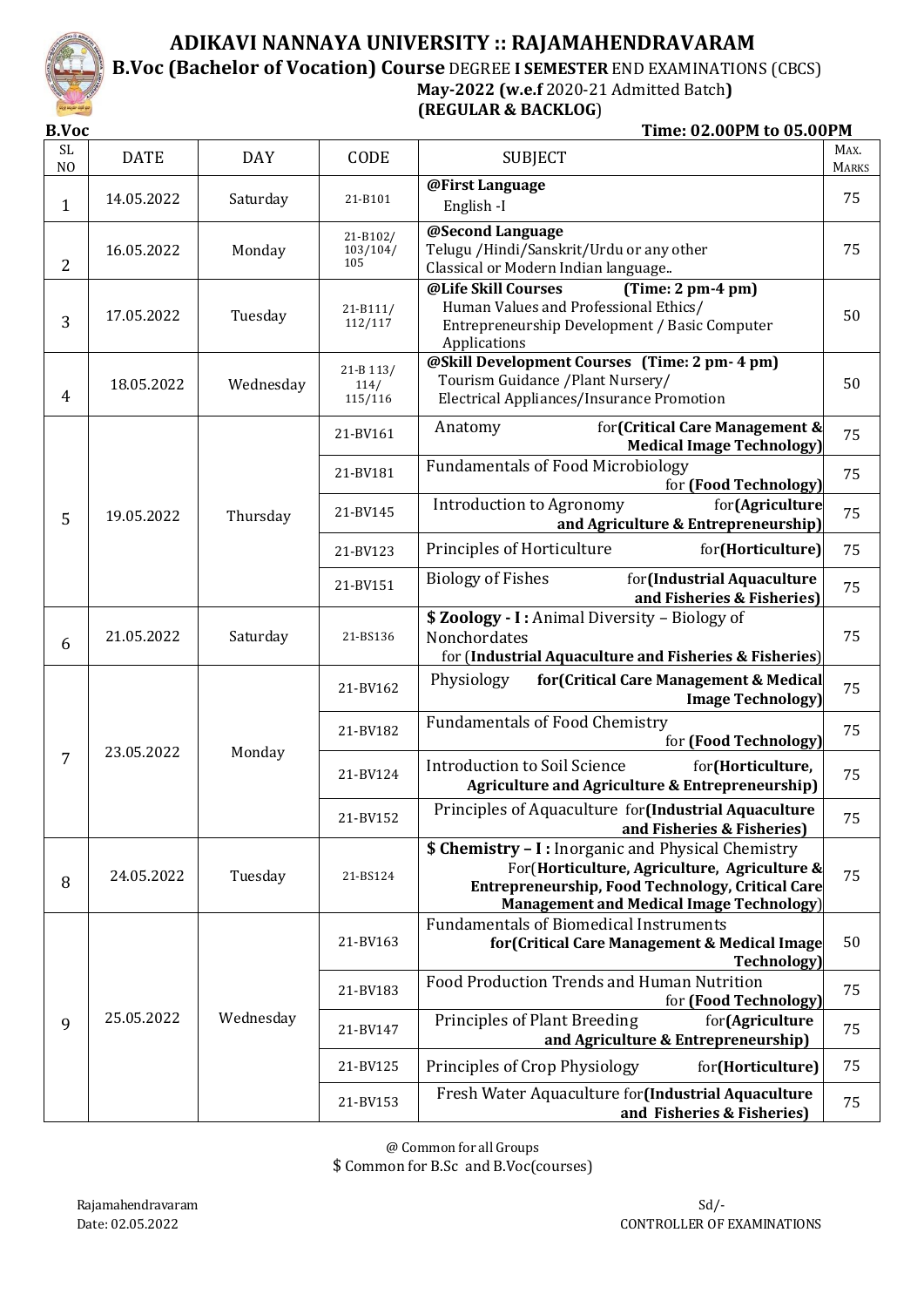

## **ADIKAVI NANNAYA UNIVERSITY:: RAJAMAHENDRAVARAM**

## I YEAR **B.COM(GENERAL), B.COM (CA) & B.COM(T &A) I SEMESTER** END EXAMINATIONS (CBCS)

## **May-2022 (w.e.f** 2020-21 Admitted Batch**)**

### **(REGULAR & BACKLOG**)

**B.COM(GENERAL, CA** and **T & A**) **TIME: 2 PM TO 5 PM** 

| <b>SL</b><br>N <sub>O</sub> | <b>DATE</b> | <b>DAY</b> | CODE                               | <b>SUBJECT</b>                                                                                                                                      | MAX.<br><b>MARKS</b> |
|-----------------------------|-------------|------------|------------------------------------|-----------------------------------------------------------------------------------------------------------------------------------------------------|----------------------|
| $\mathbf{1}$                | 14.05.2022  | Saturday   | 21-B101                            | @First Language<br>English -I                                                                                                                       | 75                   |
| $\overline{2}$              | 16.05.2022  | Monday     | 21-B102/<br>103/104/<br>105        | @Second Language<br>Telugu / Hindi/Sanskrit/Urdu or any other<br>Classical or Modern Indian language                                                | 75                   |
| 3                           | 17.05.2022  | Tuesday    | $21 - B111/$<br>112/117            | @Life Skill Courses<br>$(Time: 2 pm-4 pm)$<br>Human Values and Professional Ethics/<br>Entrepreneurship Development/ Basic Computer<br>Applications | 50                   |
| 4                           | 18.05.2022  | Wednesday  | 21-B 113/<br>114/<br>115/116       | @Skill Development Courses (Time: 2 pm- 4 pm)<br>Tourism Guidance / Plant Nursery/<br>Electrical Appliances/Insurance Promotion                     | 50                   |
| 5                           | 20.05.2022  | Friday     | 21-BC121/<br>21-BC141/<br>21-BC151 | * Commerce - Fundamentals of Accounting                                                                                                             | 75                   |
| 6                           | 23.05.2022  | Monday     | 21-BC122/<br>21-BC142/<br>21-BC152 | *Commerce - Business Organization and Management                                                                                                    | 75                   |
|                             |             |            | 21-BC123/<br>21-BC153              | <b>Commerce - Business Environment</b><br>for (B.Com (General) and (Taxation & Accounting)) only                                                    | 75                   |
| 7                           | 25.05.2022  | Wednesday  | 21-BC143                           | <b>Commerce - Information Technology</b><br>For (B.Com(CA)) only                                                                                    | 75                   |

@Common for all Groups \* Common for B.Com(Gen, T &A and CA)

Rajamahendravaram Date: 02.05.2022

 $Sd$ <sup>-</sup> CONTROLLER OF EXAMINATIONS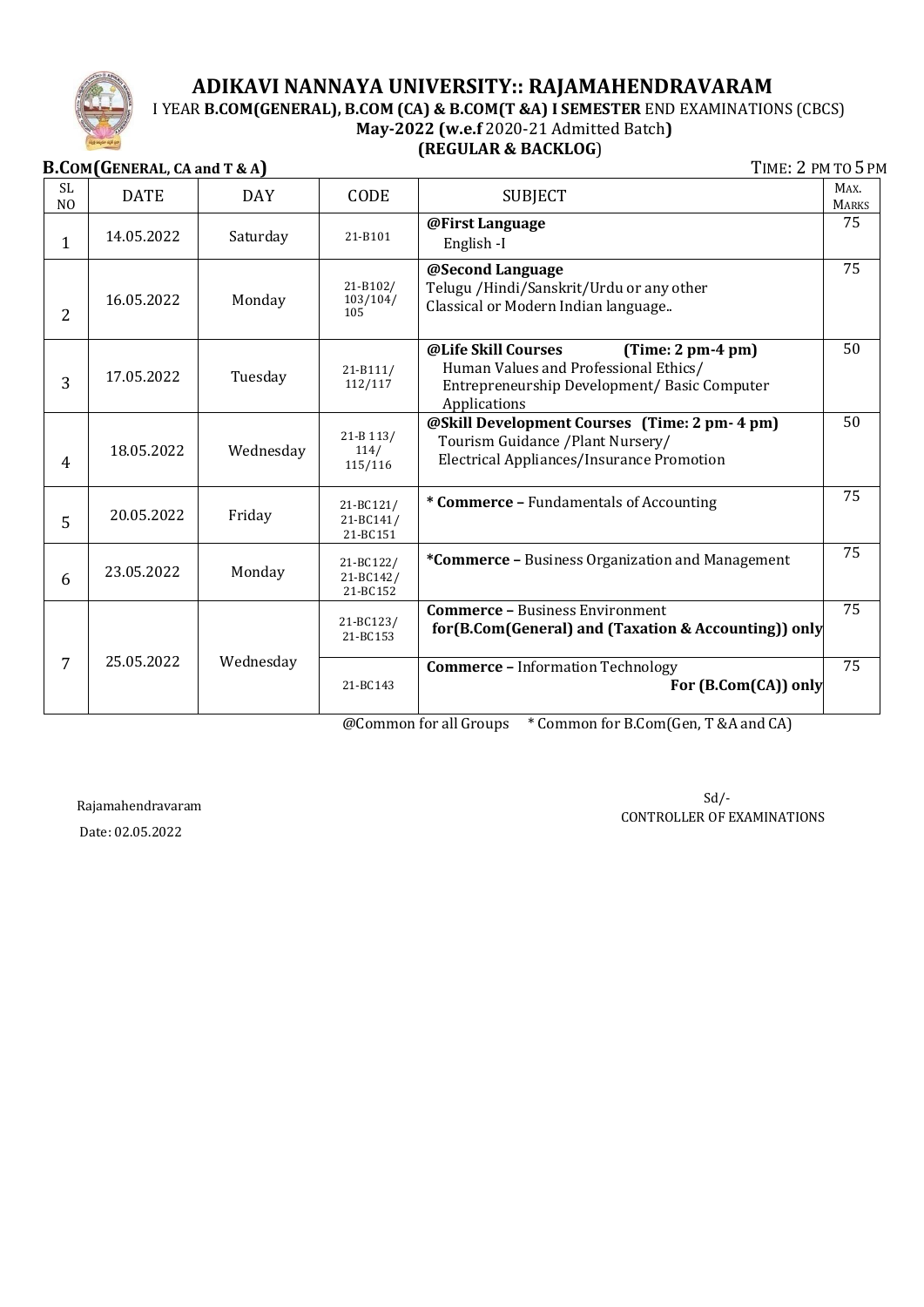

## **ADIKAVI NANNAYA UNIVERSITY::RAJAMAHENDRAVARAM**

I YEAR **B.A** DEGREE **I SEMESTER** END EXAMINATIONS (CBCS)

**May-2022 (w.e.f** 2020-21 Admitted Batch**)**

### **(REGULAR & BACKLOG**)

**B.A** TIME: 2 PM TO 5 PM

| SL.<br>N <sub>O</sub> | <b>DATE</b> | <b>DAY</b> | CODE                        | <b>SUBJECT</b>                                                                                                                                       | <b>MAX</b><br><b>MARKS</b>                                                         |
|-----------------------|-------------|------------|-----------------------------|------------------------------------------------------------------------------------------------------------------------------------------------------|------------------------------------------------------------------------------------|
| 1                     | 14.05.2022  | Saturday   | 21-B101                     | @First Language<br>English-I                                                                                                                         | 75                                                                                 |
| $\overline{2}$        | 16.05.2022  | Monday     | 21-B102/<br>103/104/<br>105 | @Second Language<br>Telugu / Hindi/Sanskrit/Urdu or any other<br>Classical or Modern Indian language                                                 | 75                                                                                 |
| 3                     | 17.05.2022  | Tuesday    | $21 - B111/$<br>112/117     | @Life Skill Courses<br>$(Time: 2 pm-4 pm)$<br>Human Values and Professional Ethics/<br>Entrepreneurship Development / Basic Computer<br>Applications | 50                                                                                 |
| 4                     | 18.05.2022  | Wednesday  | 21-B 113/114/<br>115/116    | @Skill Development Courses (Time: 2 pm- 4 pm)<br>Tourism Guidance/ Plant Nursery/ Electrical<br>Appliances/Insurance Promotion                       | 50                                                                                 |
|                       |             |            | 21-BA126                    | History - I: Ancient Indian History and Culture<br>(13th Century A.D)                                                                                | 75<br>75<br>$\overline{75}$<br>75<br>75<br>75<br>75<br>$\overline{75}$<br>75<br>75 |
| 5                     | 19.05.2022  | Thursday   | 21-BA132                    | Psychology - I : General Psychology - I                                                                                                              |                                                                                    |
|                       |             |            | 21-BA171                    | <b>B.A Philosophy: Eastern Philosophy - I</b>                                                                                                        |                                                                                    |
|                       |             | Friday     | 21-BA133                    | <b>Public Administration - I</b><br>Introduction to Public Administration                                                                            |                                                                                    |
| 6                     | 20.05.2022  |            | 21-BA123                    | Special English - I<br>An Introduction to the English Literature (600-1500)                                                                          |                                                                                    |
|                       |             |            | 21-BA172                    | <b>B.A Philosophy: Western Philosophy -I</b>                                                                                                         |                                                                                    |
|                       | 21.05.2022  | Saturday   | 21-BA122/<br>21-BS126       | # Economics - I:Microeconomic Analysis                                                                                                               |                                                                                    |
| 7                     |             |            | 21-BA161                    | Local Self Government - I: Rural Local Self Government<br>in India                                                                                   |                                                                                    |
|                       |             |            | 21-BA173                    | <b>B.A Philosophy: General and Social Psychology-I</b>                                                                                               |                                                                                    |
|                       |             |            | 21-BA135                    | Sociology - I: Basic concepts in Sociology                                                                                                           |                                                                                    |
|                       |             |            | 21-BA124/<br>21-BS129       | <b>Geography - I: Physical Geography</b>                                                                                                             | 75                                                                                 |
|                       |             |            | 21-BA151                    | English for Digital Age-I: Functional English                                                                                                        | 75                                                                                 |
| 8                     | 23.05.2022  | Monday     | 21-BA125                    | Human Resource Management - I<br>Human Resource Management                                                                                           | 75                                                                                 |
|                       |             |            | 21-BA137                    | Special Telugu - I : Pracheena Kavitha Parichayam                                                                                                    | 75                                                                                 |
|                       |             | Tuesday    | 21-BA131                    | <b>Political Science(Politics) - I</b><br><b>Introduction to Political Science</b>                                                                   | 75                                                                                 |
| 9                     | 24.05.2022  |            | 21-BA141                    | Tourism and Travel Management-I: Components and<br><b>Impacts of Tourism</b>                                                                         | 75                                                                                 |
|                       | 25.05.2022  | Wednesday  | 21-BS139/<br>21-BA121       | # Computer Applications - I<br><b>Computer Fundamentals and Office Tools</b>                                                                         | 75                                                                                 |
| 10                    |             |            | 21-BA134                    | Social Work - I<br>Social Work Profession, Philosophy, Concepts                                                                                      | 75                                                                                 |
|                       |             |            |                             | 21-BA127                                                                                                                                             | <b>Journalism and Mass Communications - I</b><br>History of Mass in India          |

@ Common for all Groups # Common for B.A and B.Sc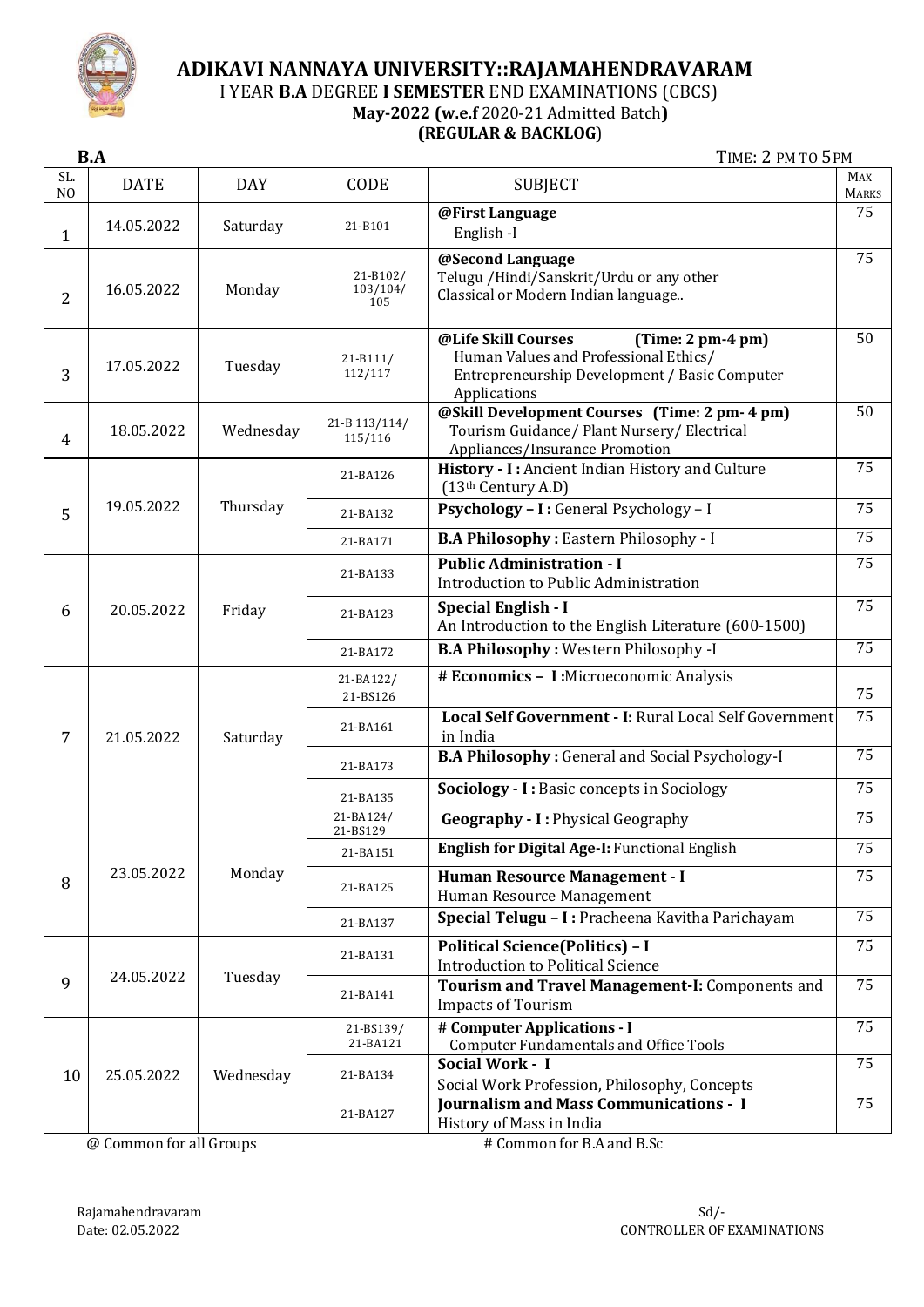

# **ADIKAVI NANNAYA UNIVERSITY:: RAJAMAHENDRAVARAM**

I YEAR **B.B.A & B.B.A(DM)** DEGREE **I SEMESTER** END EXAMINATIONS (CBCS)

#### **May-2022 (w.e.f** 2020-21 Admitted Batch**) (REGULAR & BACKLOG**)

# **BBA & BBA(DM)** TIME: 2 PM TO 5PM

|                       | ויישות שטש השט |            |                              |                                                                                                                                                   |                      |  |
|-----------------------|----------------|------------|------------------------------|---------------------------------------------------------------------------------------------------------------------------------------------------|----------------------|--|
| SL.<br>N <sub>O</sub> | <b>DATE</b>    | <b>DAY</b> | CODE                         | <b>SUBJECT</b>                                                                                                                                    | MAX.<br><b>MARKS</b> |  |
| $\mathbf{1}$          | 14.05.2022     | Saturday   | 21-B101                      | @First Language<br>English-I                                                                                                                      | 75                   |  |
| $\overline{2}$        | 16.05.2022     | Monday     | 21-B102/<br>103/104/<br>105  | @Second Language<br>Telugu / Hindi/Sanskrit/Urdu or any other<br>Classical or Modern Indian language                                              | 75                   |  |
| 3                     | 17.05.2022     | Tuesday    | $21 - B111/$<br>112/117      | @Life Skill Courses<br>$(Time: 2 pm-4 pm)$<br>Human Values and Professional Ethics/ Entrepreneurship<br>Development / Basic Computer Applications | 50                   |  |
| 4                     | 18.05.2022     | Wednesday  | 21-B 113/<br>114/<br>115/116 | @Skill Development Courses (Time: 2 pm- 4 pm)<br>Tourism Guidance/ Plant Nursery/ Electrical<br>Appliances/Insurance Promotion                    | 50                   |  |
| 5                     | 20.05.2022     | Friday     | 21-BBA181/<br>21-BBA185      | % Principles of Management                                                                                                                        | 75                   |  |
| 6                     | 23.05.2022     | Monday     | 21-BBA182/<br>21-BBA186      | % Managerial Economics                                                                                                                            | 75                   |  |
|                       |                |            | 21-BBA183                    | Quantitative Methods for Managers (for BBA only)                                                                                                  | 75                   |  |
| $\overline{7}$        | 25.05.2022     | Wednesday  | 21-BBA187                    | Fundamentals of Digital Marketing and Digital Markets<br>for BBA(DM) only)                                                                        | 75                   |  |

@Common for all Groups % Common for BBA & BBA(DM)



## **ADIKAVI NANNAYA UNIVERSITY:: RAJAMAHENDRAVARAM** I YEAR **B.A(OL)** DEGREE **I SEMESTER** END EXAMINATIONS (CBCS)

**May-2022 (w.e.f** 2020-21 Admitted Batch**)**

### **(REGULAR & BACKLOG**)

### **B.A(OL) TELUGUMAIN CANDIDATES** TIME: 2 PM TO 5 PM

| <b>SL</b><br>N <sub>O</sub> | <b>DATE</b> | <b>DAY</b> | CODE         | <b>SUBJECT</b>                                                                    | MAX.<br><b>MARKS</b> |
|-----------------------------|-------------|------------|--------------|-----------------------------------------------------------------------------------|----------------------|
| 1<br>T                      | 14.05.2022  | Saturday   | 21-B101      | @First Language<br>English - A Course in Communication and Soft<br>Skills         | 75                   |
| 2                           | 16.05.2022  | Monday     | 21-B102      | Classical Language - I<br>General Telugu - Pracheena Telugu Kavithvam             | 75                   |
| 3                           | 17.05.2022  | Tuesday    | 21-B112      | @Life Skill Courses<br>$(Time: 2 pm-4 pm)$<br><b>Entrepreneurship Development</b> | 50                   |
| 4                           | 18.05.2022  | Wednesday  | 21-B114      | @Skill Development Courses (Time: 2 pm- 4 pm)<br><b>Plant Nursery</b>             | 50                   |
| 5                           | 20.05.2022  | Friday     | 21-BA(OL)387 | Grammar and Alankaras - I<br>Major-1                                              | 75                   |
| 6                           | 23.05.2022  | Monday     | 21-BA(OL)388 | Classical and Modern Poetry - I<br>Major-2                                        | 75                   |
| 7                           | 25.05.2022  | Wednesday  | 21-BA(OL)389 | Classical Language - Sanskrit-I<br>Major-3                                        | 75                   |

@ Common for all Groups